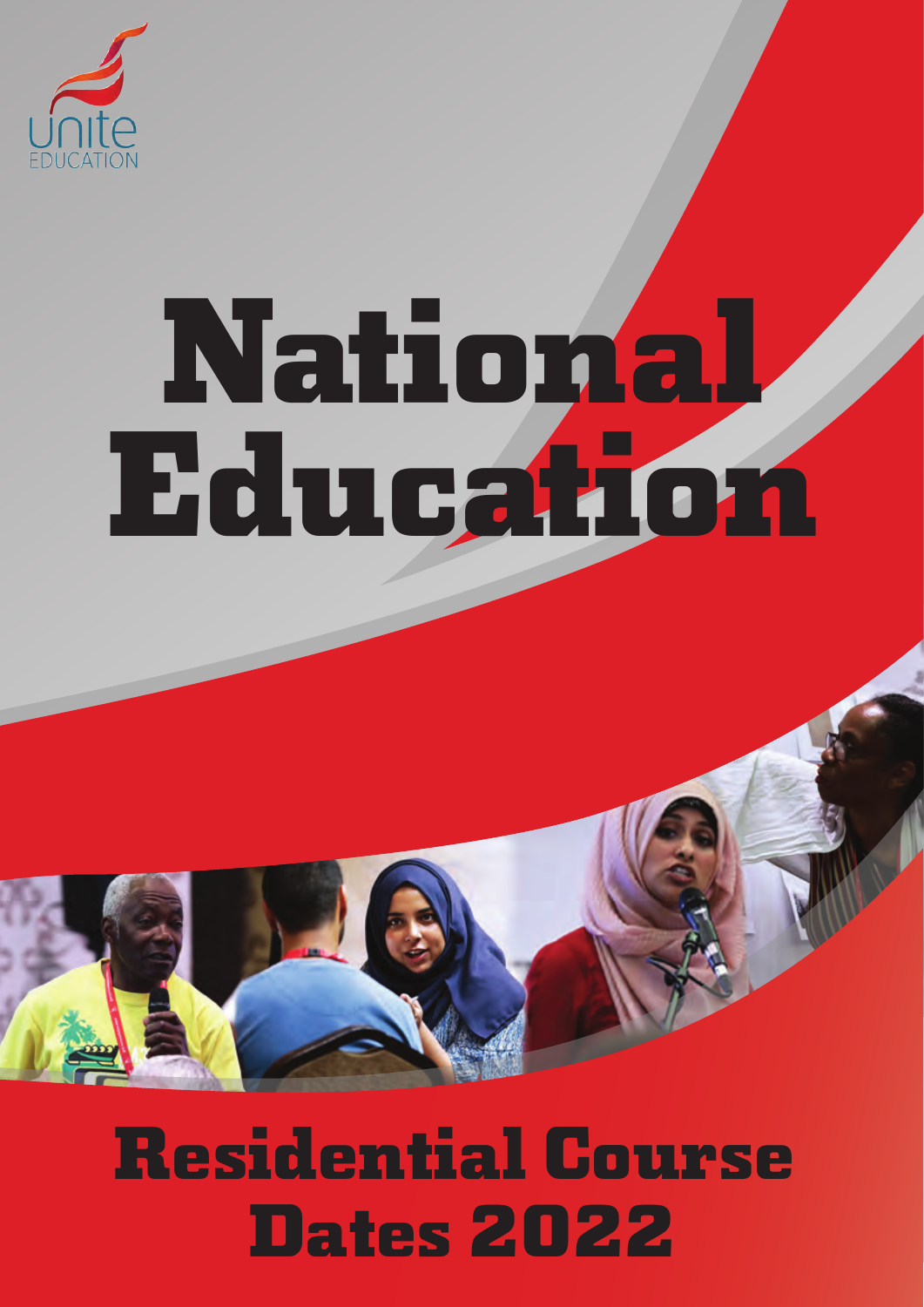# A message from Jim Mowatt the Director of Education

Niels Bohr, Nobel Prize winning Physicist pronounced that 'Production is easy; it is predicting the future which is difficult!'

Certainly none predicted the global havoc of Covid-19. In UNITE education we have responded to this crisis by examining ways to deliver our vast programme of education courses, to our Members and Representatives for whom trade union education is important, even essential for them to undertake their role of an UNITE Rep. Essentially the education NEEDS of our Reps have not changed. How we in UNITE education meet YOUR needs has to change. And we have.

We are exploiting the latest technology to deliver the full range of UNITE courses available to you by Virtual Teaching in virtual classes.

Your legal entitlements as an UNITE Accredited Rep will be enforced by your union to ensure that you will have time off with pay to study  $-$  no matter if you are learning in a building with built in social distancing elements or whether you are studying at home.

UNITE education will continue to do what we have always done – design and deliver relevant courses to meet YOUR needs.

As a democratic, member led union, we shall continue to put union resources into your priority areas, providing accredited 'fit for purpose' education programmes that are easily accessible, cater for different learning styles and are free to access all over the UK and Ireland. Take advantage of our courses and please take care and stay safe.

And enjoy yourself.

In solidarity

12 Monsett

**JIM MOWATT Director of Education**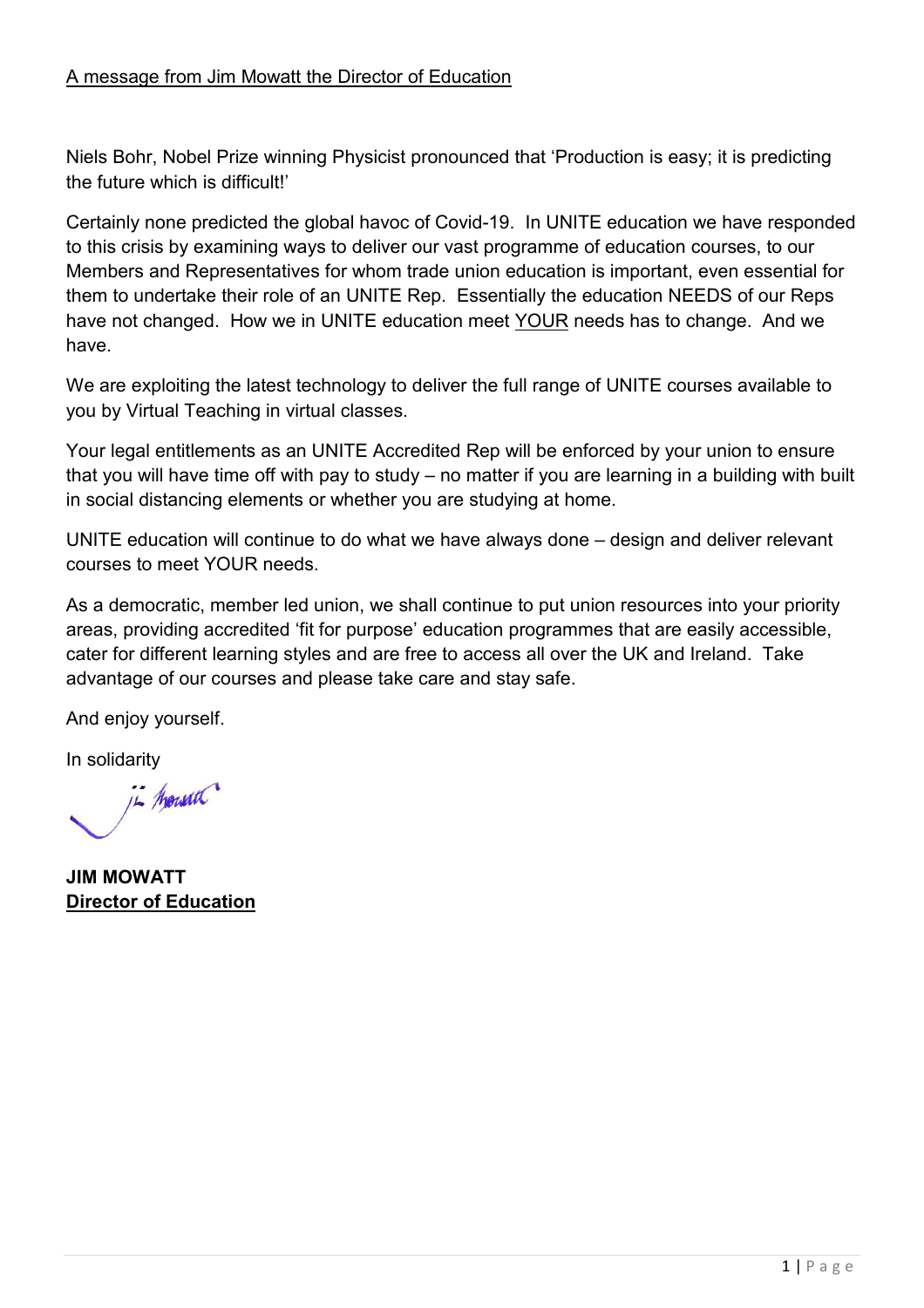# **NATIONAL EDUCATION COURSE DATES: 2022**

Unite's commitment to delivering courses recognises the different circumstances in which our Reps find themselves. This is why there are various modes of delivery for the same course. Residential courses are for those who simply cannot dovetail into our regional provision whether that is for geographical or domestic or other reasons. Please note that all travel and accommodation is arranged by the National Department.

National residential courses venues to be confirmed, kick off at 15:00 hrs. on Monday and finish with a session on Action Plans at Noon on the Friday. You will appreciate that being residential students are expected to participate in a couple of evening sessions which are less formal.

# **Due to Covid we are currently ONLY running online courses.**

# **Workplace Reps Certificate - Module 1A**

#### **Course description:**

This course is designed to be the core initial training for Unite Workplace Reps and offers an understanding of the wide range of knowledge and skills needed by the new Rep.

- Key skills for organising your workplace.
- Handling, discipline and grievance cases.
- Communication skills.
- Aspects of Employment Law & Equality at work.

| 2022            | 2022         | 2022     | 2022               |
|-----------------|--------------|----------|--------------------|
| Venue           | <b>Start</b> | End      | Duration           |
| To be confirmed | 25 April     | 29 April | 5 consecutive days |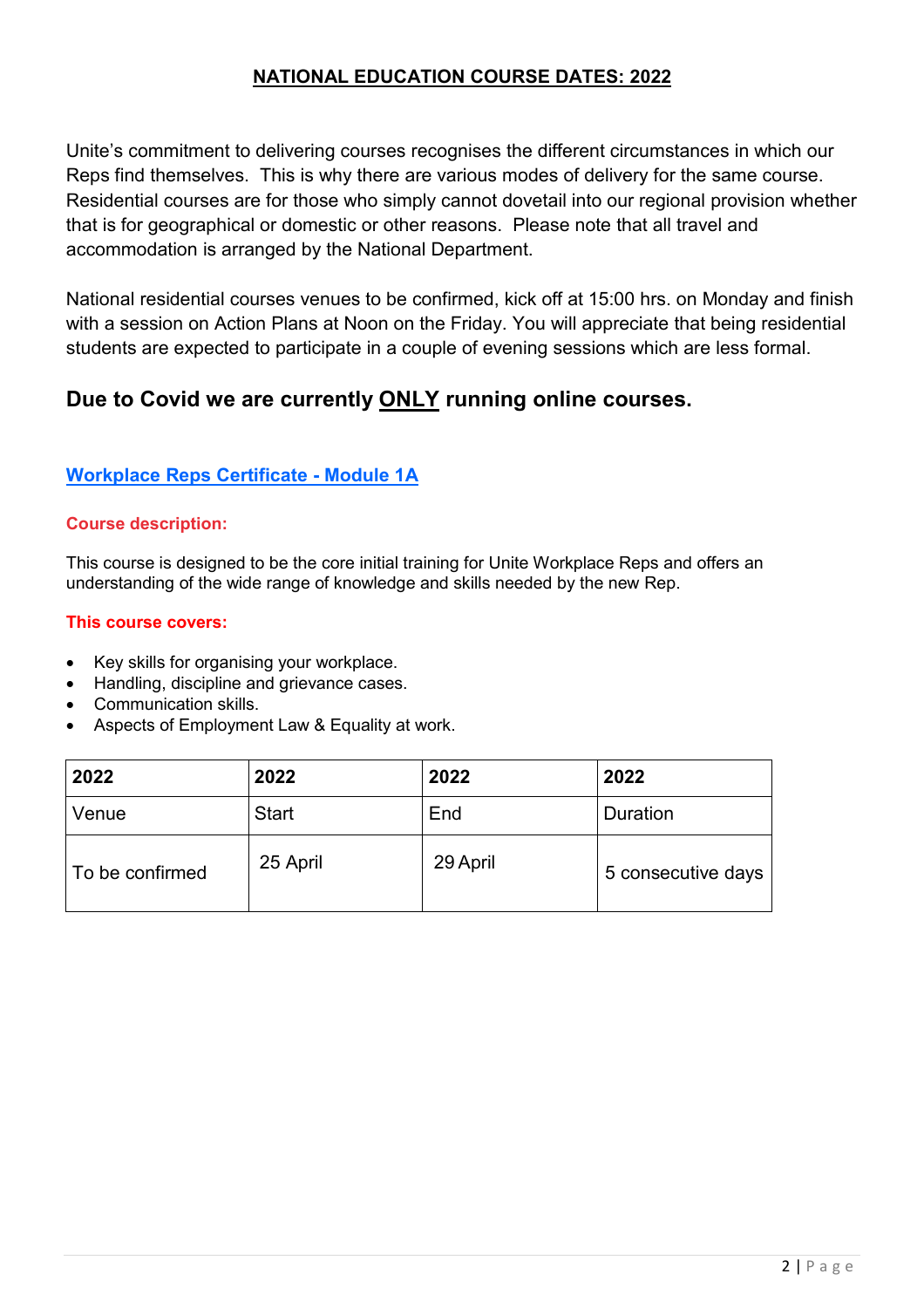# **Workplace Reps Certificate ± Module 1B**

#### **Course description:**

For Reps who have completed module 1A Course:

- Evaluating and assessing your experience since the part 1 course Understanding the concept of 'good work'.
- Understanding and dealing with Issues around Dignity and Respect in the Workplace.
- $\bullet$  Problem solving skills.
- Bargaining skills.
- Work-Life balance.
- Building a strong workplace union.

| 2022            | 2022       | 2022        | 2022               |
|-----------------|------------|-------------|--------------------|
| Venue           | Start      | End         | Duration           |
| To be confirmed | 3 October  | 7 October   | 5 consecutive days |
| To be confirmed | 7 November | 11 November | 5 consecutive days |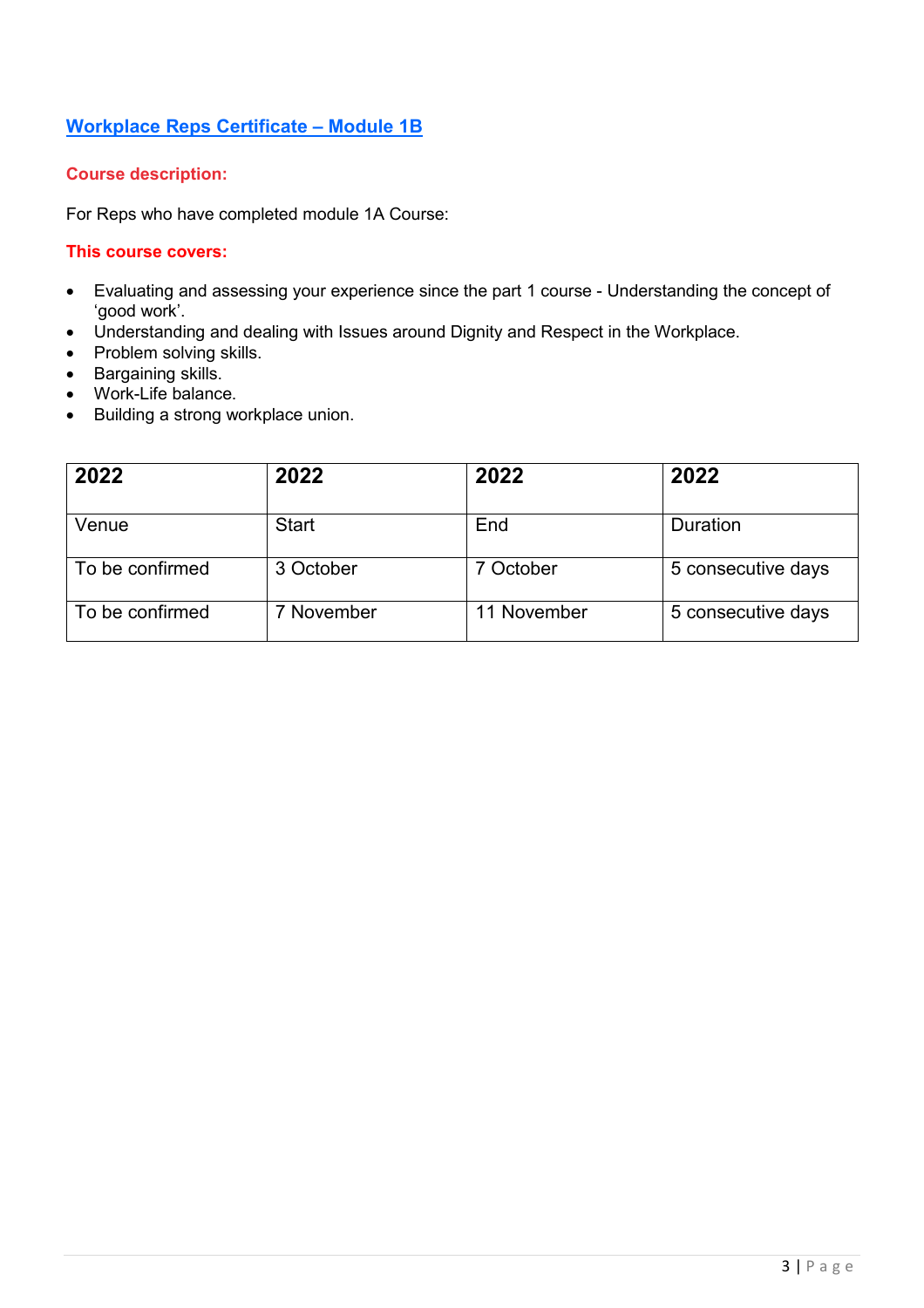#### **Course description:**

This course is the essential course for all new Unite Health and Safety Reps.

It is designed to help you build the skills, knowledge and confidence to organise effectively in order to carry out your work as a Safety Rep as well as to create understanding of how economic and others aspects affect the working lives, health, safety and welfare of working people.

#### **This course covers:**

- Understanding the role of a Unite Rep.
- The legal framework of Health and Safety.
- Rights of Safety Reps
- How to involve members in Health and Safety.
- $\bullet$  Accident Investigations  $-$  Risk Assessments.

| 2022            | 2022         | 2022   | 2022               |
|-----------------|--------------|--------|--------------------|
| Venue           | <b>Start</b> | End    | Duration           |
| To be confirmed | 4 June       | 8 June | 5 consecutive days |

#### **Health & Safety Reps Certificate ± Module 1B**

#### **Course description:**

For Reps who have completed module 1A

- The development of skills and knowledge from module 1A.
- Examining your workplace risk assessments and evaluating them.
- Understanding health & safety audits and company accident statistics.
- The appreciation of health & safety legislation including aspects of criminal and civil law.

| 2022            | 2022         | 2022         | 2022               |
|-----------------|--------------|--------------|--------------------|
| Venue           | <b>Start</b> | End          | Duration           |
| To be confirmed | 12 September | 16 September | 5 consecutive days |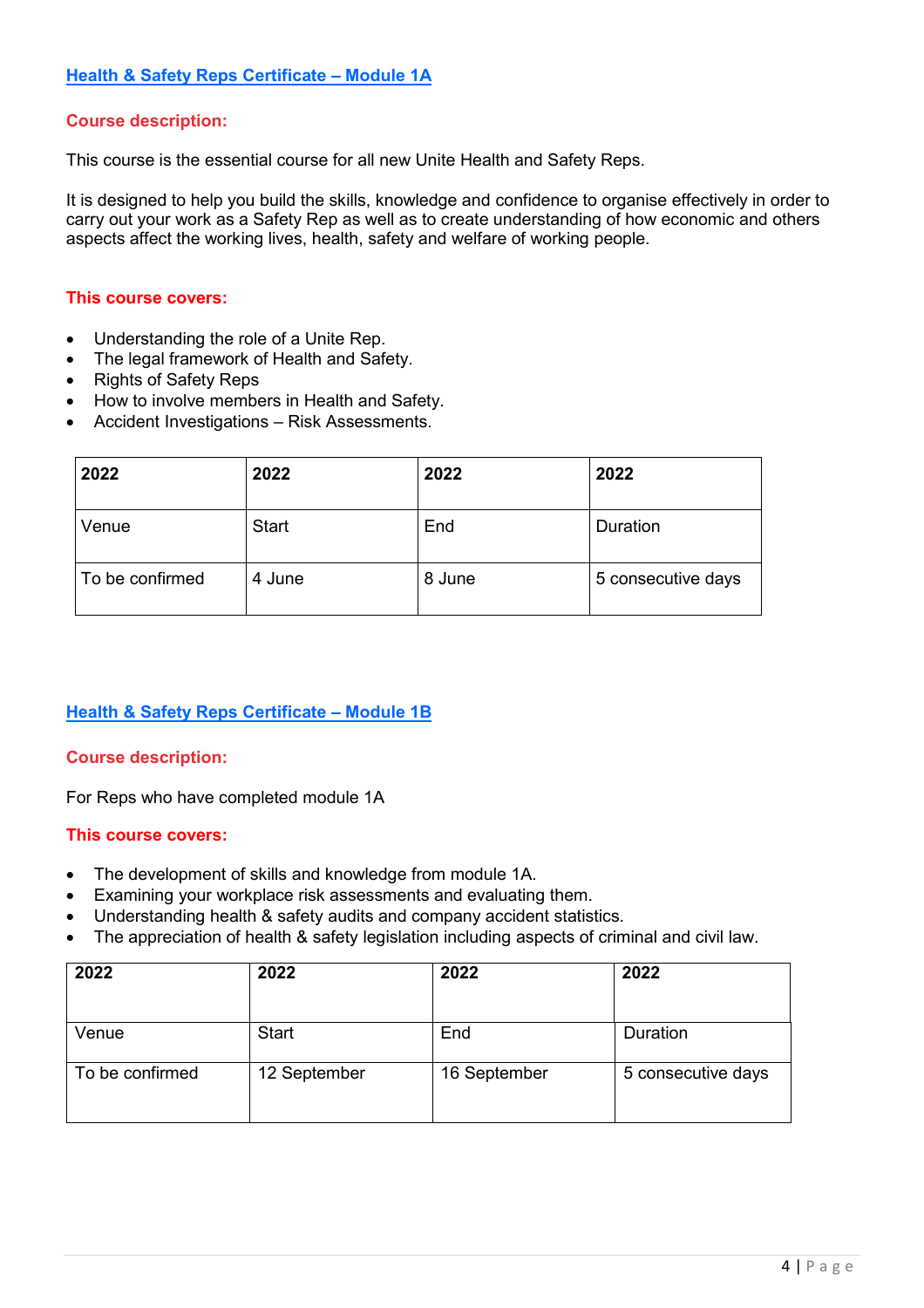# **Environmental**

Climate change means workplace change. We want our members to be at the forefront of that change, making the decisions alongside their employers. Ensuring everyone benefits from a greener economy, change focused on skills, education and high-quality green jobs

| 2022                     | 2022         | 2022        | 2022               |
|--------------------------|--------------|-------------|--------------------|
| Venue                    | <b>Start</b> | End         | Duration           |
| To be confirmed          | 13 June      | 17 June     | 5 consecutive days |
| <b>Birmingham Centre</b> | 7 November   | 11 November | 5 consecutive days |

# **Dealing with Redundancy**

#### **Course description:**

Workplace Reps facing redundancies or Reps wanting to gain further knowledge of redundancy issues will find this course useful.

#### **This course covers:**

On completion of the course Workplace Reps should be able to:

- Develop a good understanding of the law surrounding redundancy.
- Gain in confidence, skills and knowledge to fight redundancies and lessen the impact on members.
- Play a full and effective part in redundancy consultation processes.
- Organise effective campaigns around redundancies.
- Represent members going through redundancy.
- Support members through the redundancy process

| 2022                     | 2022         | 2022         | 2022               |
|--------------------------|--------------|--------------|--------------------|
| Venue                    | <b>Start</b> | End          | Duration           |
| To be confirmed          | 20 June      | 24 June      | 5 consecutive days |
| <b>Birmingham Centre</b> | 26 September | 30 September | 5 consecutive days |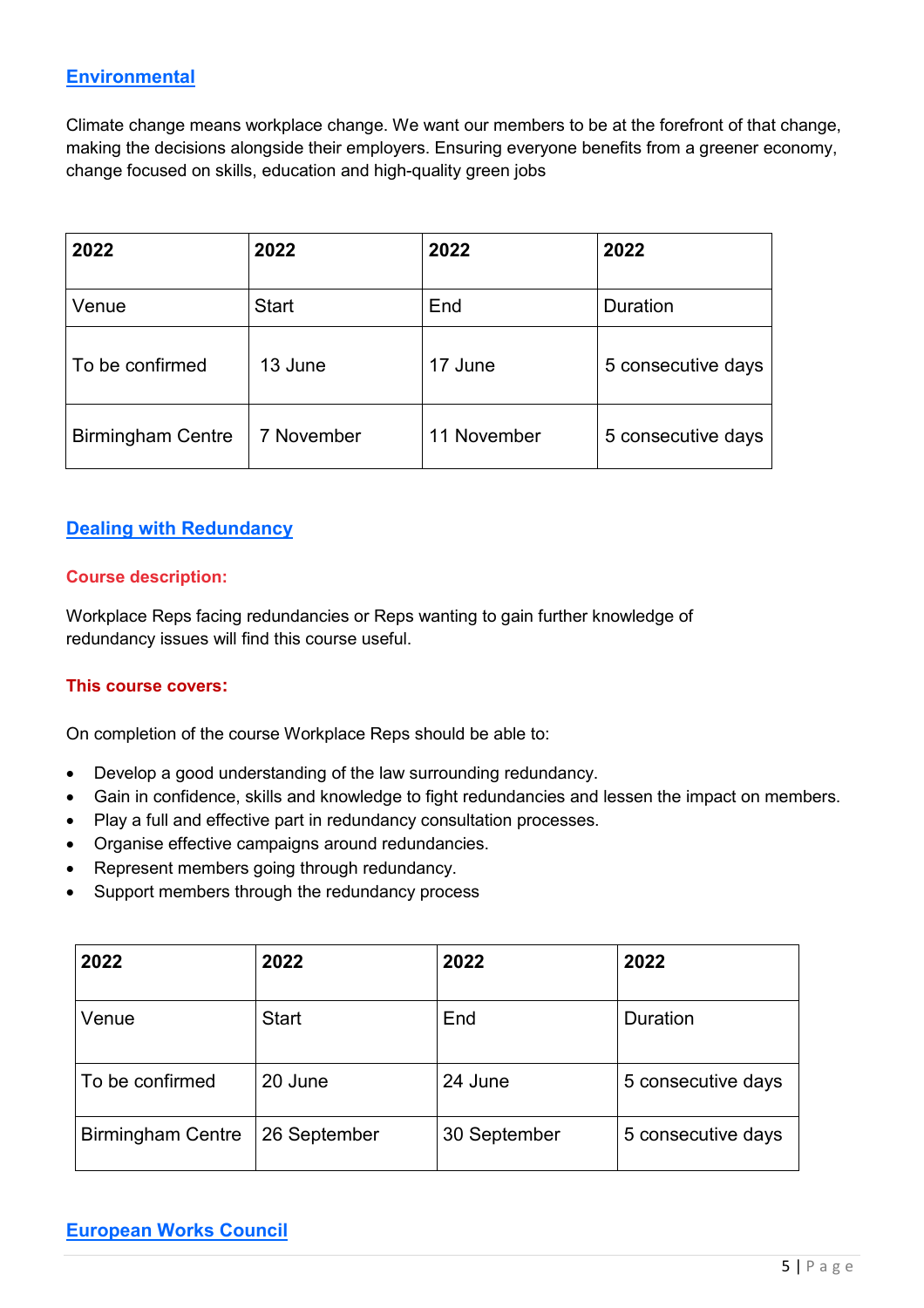## **For European Works Council Reps**

#### **Course description:**

Enables participants to gain an understanding of European Works Councils in context of the EWC Recast Directive and the amendments to the Transnational Information and Consultation Regulations 2010.

- The history of EWC's. Where they come from and why?
- An analysis of the EWC Directive & Recast Directive and develop an in-depth understanding of the legislation.
- The exploration of the roles, responsibilities and rights of EWC Employee Reps.
- The development of an understanding of how the new legislation impacts on different EWC's and how to negotiate the new provisions into existing EWC agreements.
- The differing interpretations of  $EWC's Employer$  perspective.
- An exploration of communication networks in order to report back effectively to constituents.

| 2022            | 2022         | 2022        | 2022               |
|-----------------|--------------|-------------|--------------------|
| Venue           | <b>Start</b> | End         | Duration           |
| To be confirmed | 13 June      | 17 June     | 5 consecutive days |
| To be confirmed | 10 October   | 14 October  | 5 consecutive days |
| To be confirmed | 21 November  | 25 November | 5 consecutive days |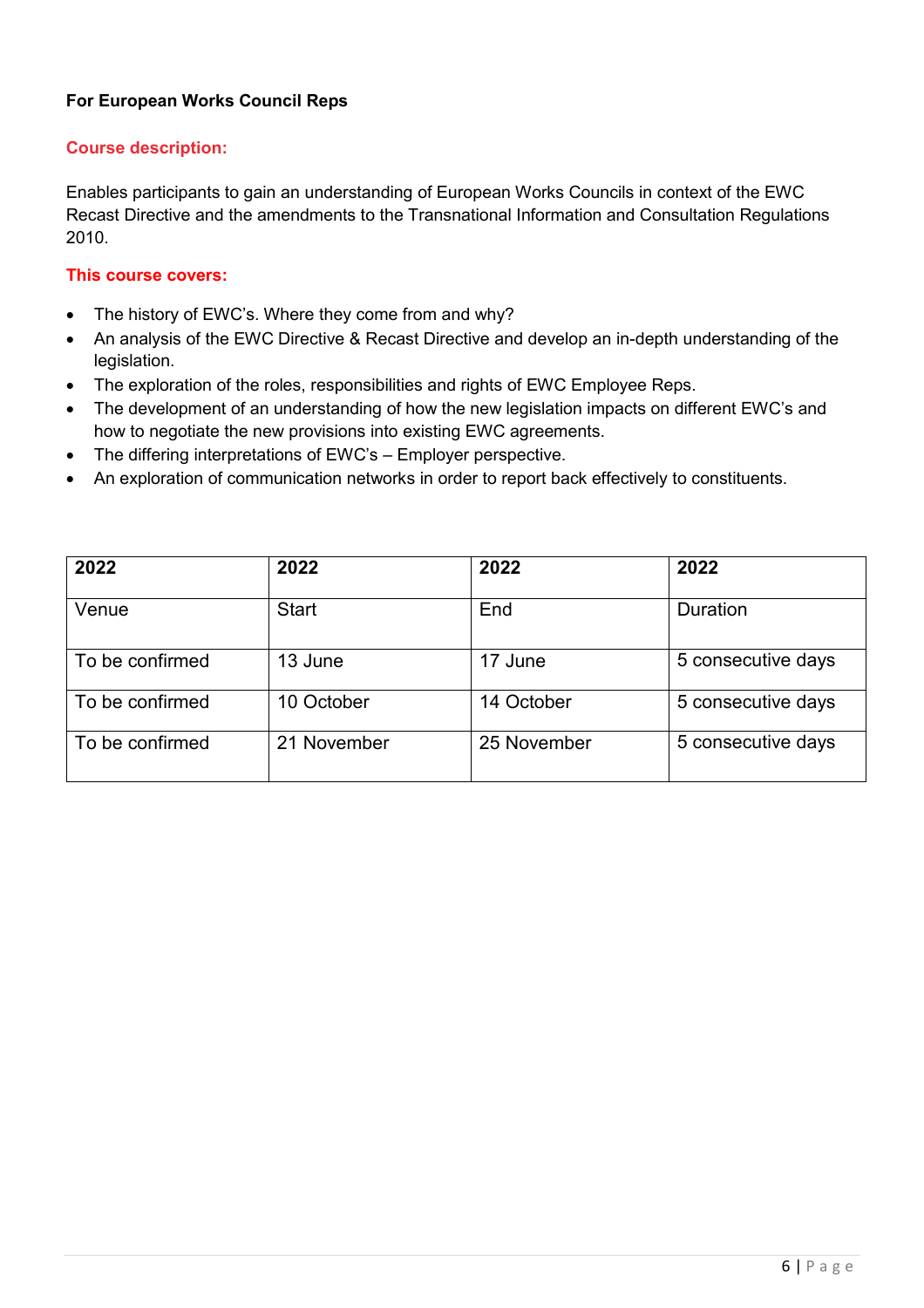# **Incident Management & Investigation**

#### **Course description:**

This challenging course is intended to equip experienced Safety Reps with specific skills in the field of incident management and investigation. The program also provides a comprehensive understanding of the benefits of investigations.

- The value of conducting investigations.
- How to conduct a full and meaningful investigation.
- $\bullet$  Understand the employers' legal obligations.
- Developing a local framework of workplace investigative procedures.
- Confidence building when dealing with HSE inspectors, police and solicitors.
- **•** Effective communication methods with employers.
- The recommendation of meaningful interventions to prevent a recurrence.
- Understanding the benefits of a no-blame culture.

| 2022            | 2022         | 2022        | 2022               |
|-----------------|--------------|-------------|--------------------|
| Venue           | <b>Start</b> | End         | Duration           |
| To be confirmed | 20 June      | 24 June     | 5 consecutive days |
| To be confirmed | 21 November  | 25 November | 5 consecutive days |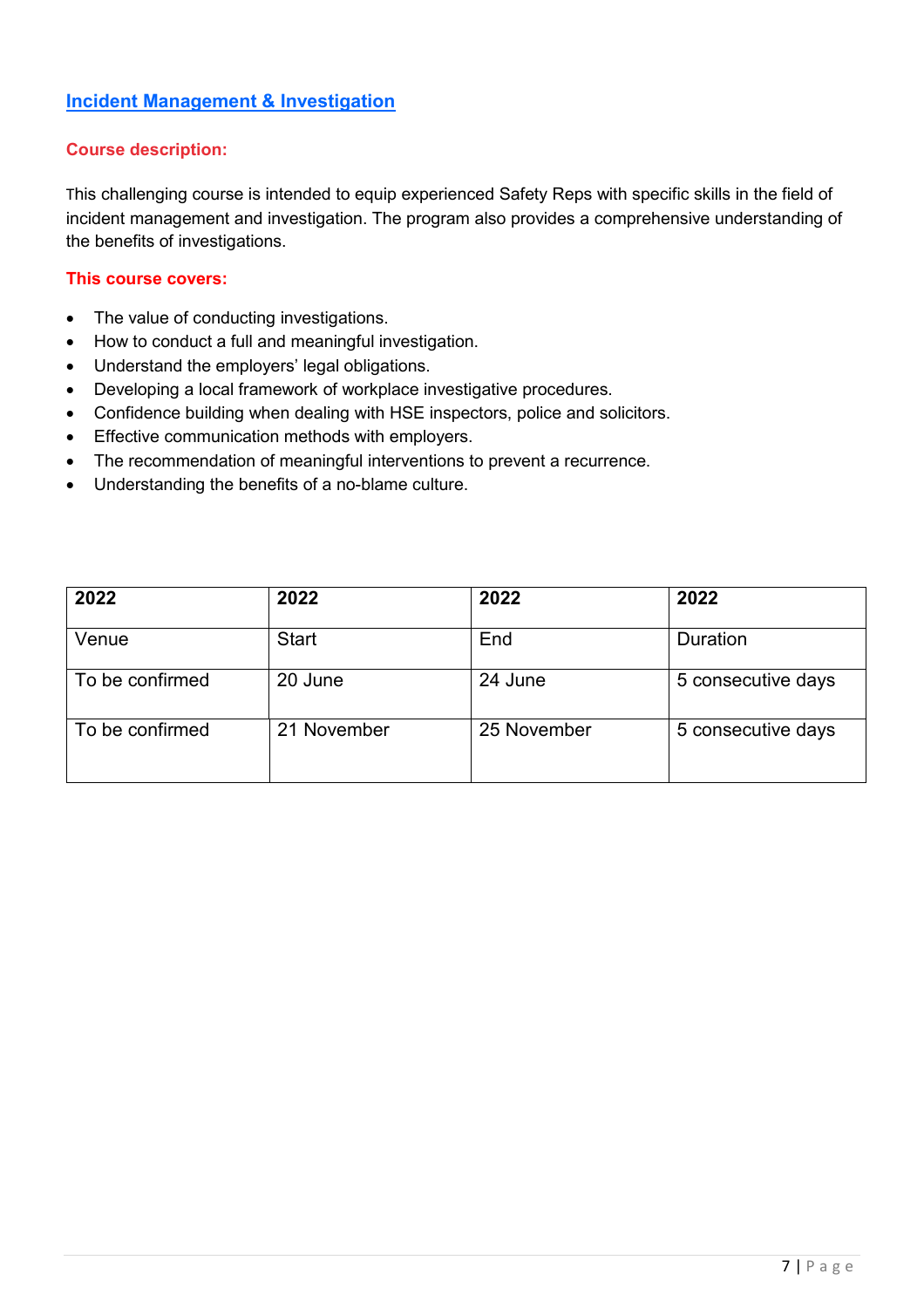# **The Information & Consultation of Employee Regulations**

#### **Course description:**

This course focuses on areas where the provision of information and consultation is prescribed by European and domestic law. It examines how unions can utilise and build on these rights to develop effective organisation.

The course is designed for Senior Rep and aims to give them an overview of relevant legal standards equipping them to strengthen and reconfigure workplace, company and transnational consultation arrangements.

- Legal definitions of information and consultation as specified in the various enactments and regulations, contrasting these rights with collective bargaining agreements.
- Employee and Union Representation what the legislation and caselaw says.
- Three key areas of the law where specific collective consultation rights kick-in re TUPE, Redundancy and Health & Safety.
- The extension of collective consultation rights contained in the ICE regulations and the European Works Council Directive.
- Obtaining information for the purpose of collective bargaining, looking at Legal standards and the ACAS Code of Practice.
- **•** Best practice in using these rights will be developed and refined throughout the course.
- The implementation of information and consultation rights in order to enhance organising agendas, member participation, mobilisation and unionisation in order to build the unions representational and collective bargaining capacity.

| 2022            | 2022         | 2022       | 2022                |
|-----------------|--------------|------------|---------------------|
| Venue           | <b>Start</b> | End        | Duration            |
| To be confirmed | 13 June      | 15 June    | 3 consecutive days. |
| To be confirmed | 10 October   | 12 October | 3 consecutive days  |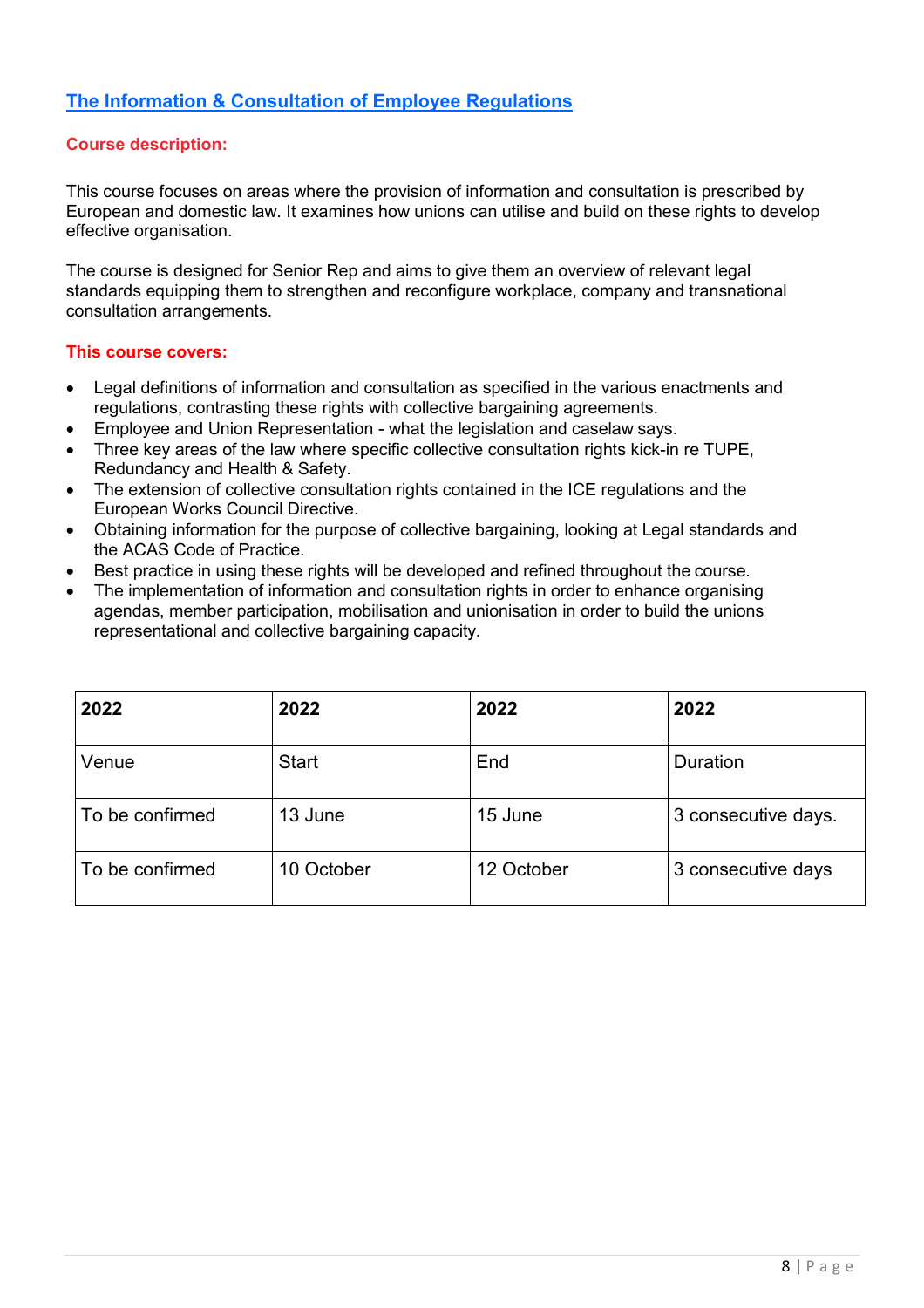# **Organising & Bargaining in a Global Economy**

#### **This course covers:**

- The nature of global organising and links with global trade union federations.
- Understanding of Unites international policies and links with other organisations worldwide.
- Appreciation of how to make practical links with workers in your own company or sector in other countries.
- Understanding of how to campaign globally and an appreciation of the labour power within global supply chains.
- Knowing your own organisation and its place in the global economy.
- Understanding the value of Works Councils.

| 2022            | 2022         | 2022         | 2022               |
|-----------------|--------------|--------------|--------------------|
| Venue           | <b>Start</b> | End          | Duration           |
| To be confirmed | 13 June      | 17 June      | 5 consecutive days |
| To be confirmed | 12 September | 16 September | 5 consecutive days |
| To be confirmed | 7 November   | 11 November  | 5 consecutive days |

#### **Pensions ± Stage 2**

#### **For Reps who have completed Pension Stage 1**

- The provision of an understanding of trustee decision making.
- The role of the Actuary.
- Fund investment strategies.
- Negotiating pension issues and pension disputes resolution.

| 2022            | 2022         | 2022    | 2022               |
|-----------------|--------------|---------|--------------------|
| Venue           | <b>Start</b> | End     | Duration           |
| To be confirmed | 13 June      | 17 June | 5 consecutive days |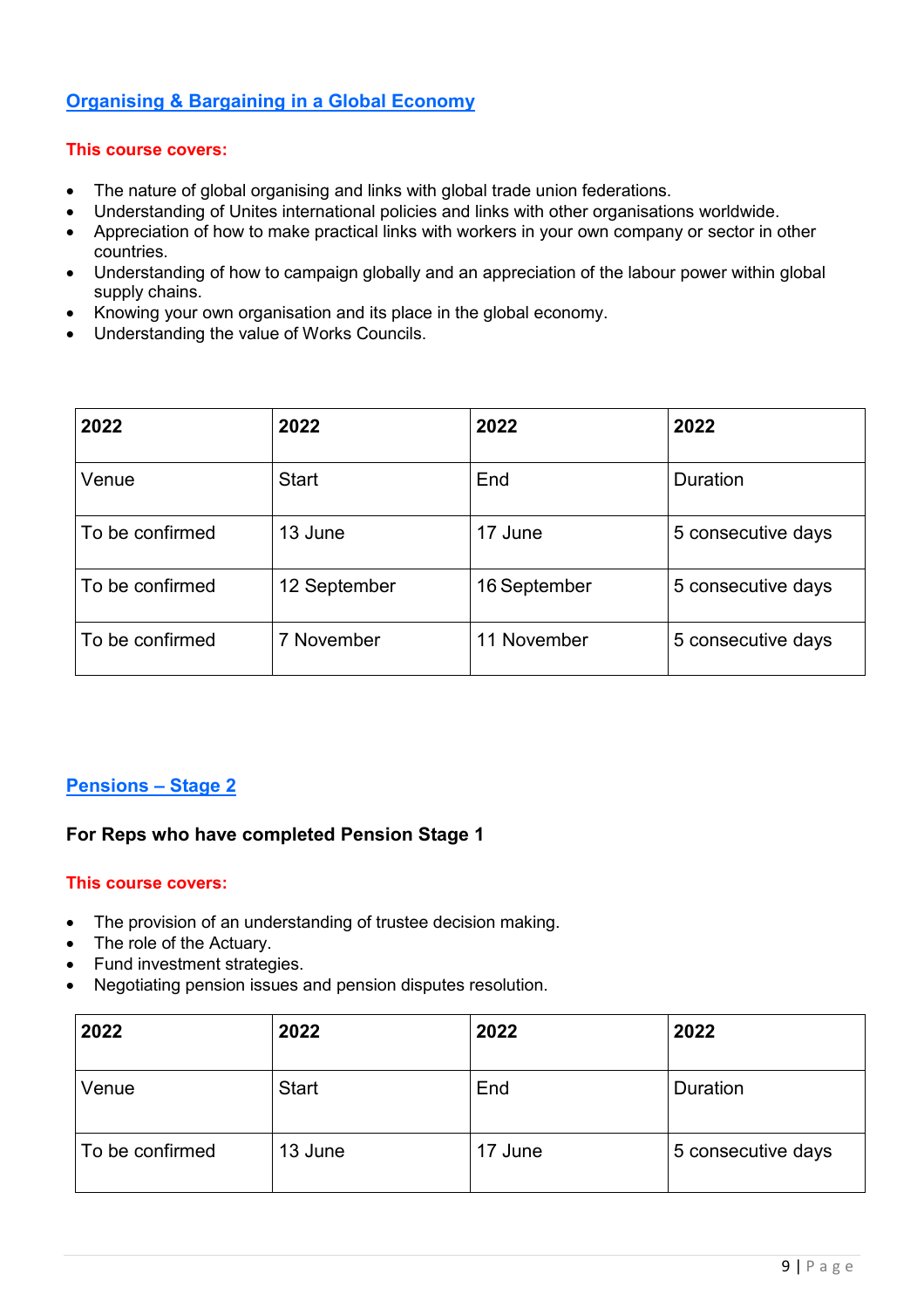# **Pre-Retirement Course**

This course is for members and staff who are nearing retirement.

#### **Course description:**

This course will provide members and staff with a brief understanding of the importance of financial preparedness for retirement. In addition to the importance of preparing for one's wellbeing through retirement.

| 2022                 | 2022         | 2022       | 2022                               |
|----------------------|--------------|------------|------------------------------------|
| Venue                | <b>Start</b> | End        | Duration                           |
| <b>Online Course</b> | 8 March      | 10 March   | 2 Day Online<br>Tuesday & Thursday |
| <b>Online Course</b> | 26 April     | 28 April   | 2 Day Online<br>Tuesday & Thursday |
| The View Hotel       | 17 October   | 20 October | 4 consecutive days                 |
| To be confirmed      | 5 December   | 8 December | 4 consecutive days                 |

# **Unite Retired Members' Education Course**

#### To attend the course:

Attendance to this course is by selection.

The attendee must be retired.

| 2022           | 2022         | 2022       | 2022               |
|----------------|--------------|------------|--------------------|
| Venue          | <b>Start</b> | End        | Duration           |
| The View Hotel | 9 October    | 13 October | 5 consecutive days |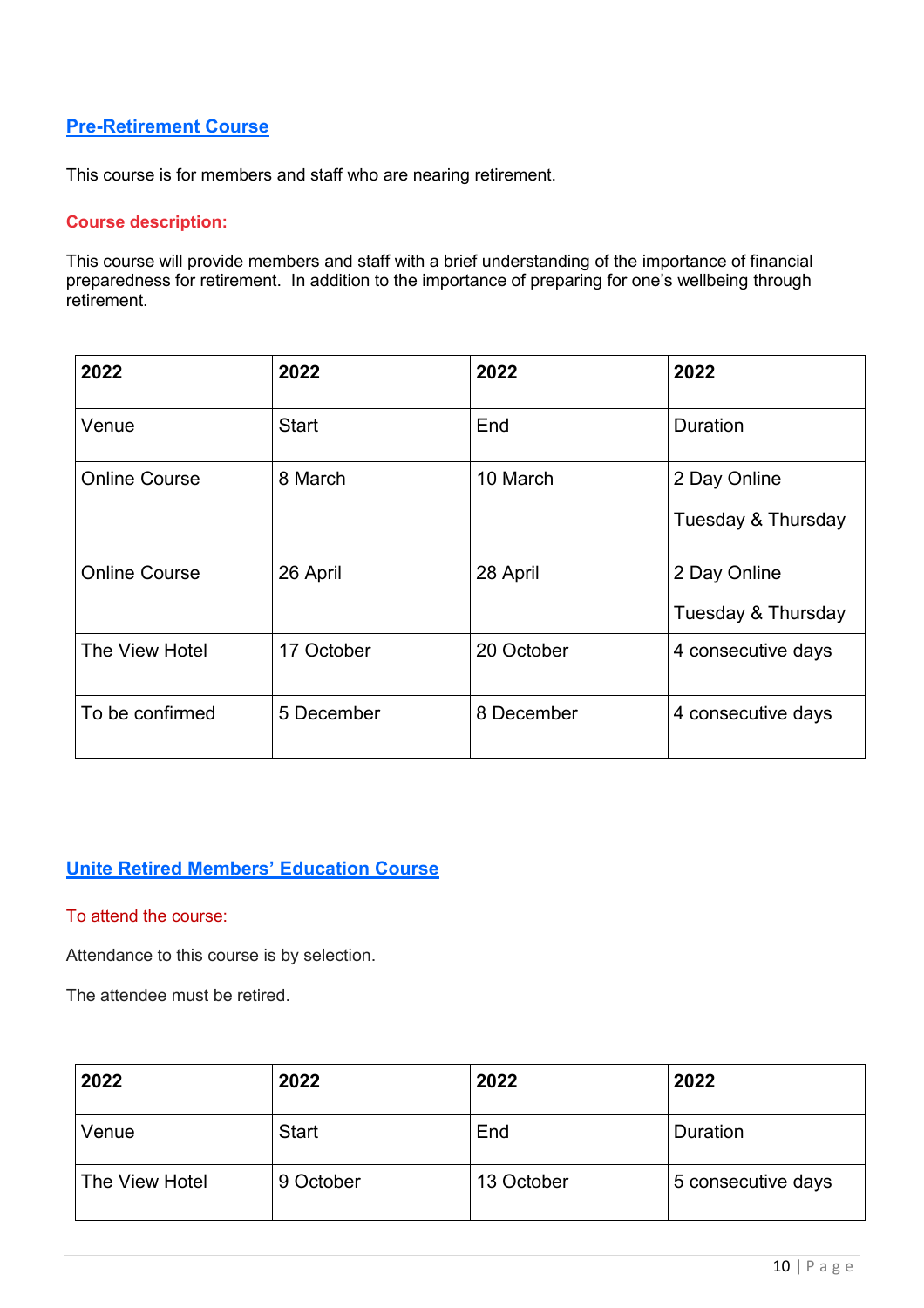# **Young Members Course**

#### **Course description:**

The national Unite young members course is an opportunity for young members from all regions and nations (who do not need to be an Elected Rep) to come together. In a relaxed training environment to learn more about Unite and how to get involved.

#### **This course covers:**

- Unite's young members structure and how it fit into the wider union.
- A session on the union's International, Political, Industrial and Environmental Policies and Campaigns.
- A brief analysis of how to develop a good campaign.
- Creative elements providing the opportunity to work with others to create short films.

| 2022            | 2022         | 2022    | 2022               |
|-----------------|--------------|---------|--------------------|
| Venue           | <b>Start</b> | End     | Duration           |
| To be confirmed | 6 June       | 10 June | 5 consecutive days |

**Please note:** For information only as attendance will be by selection.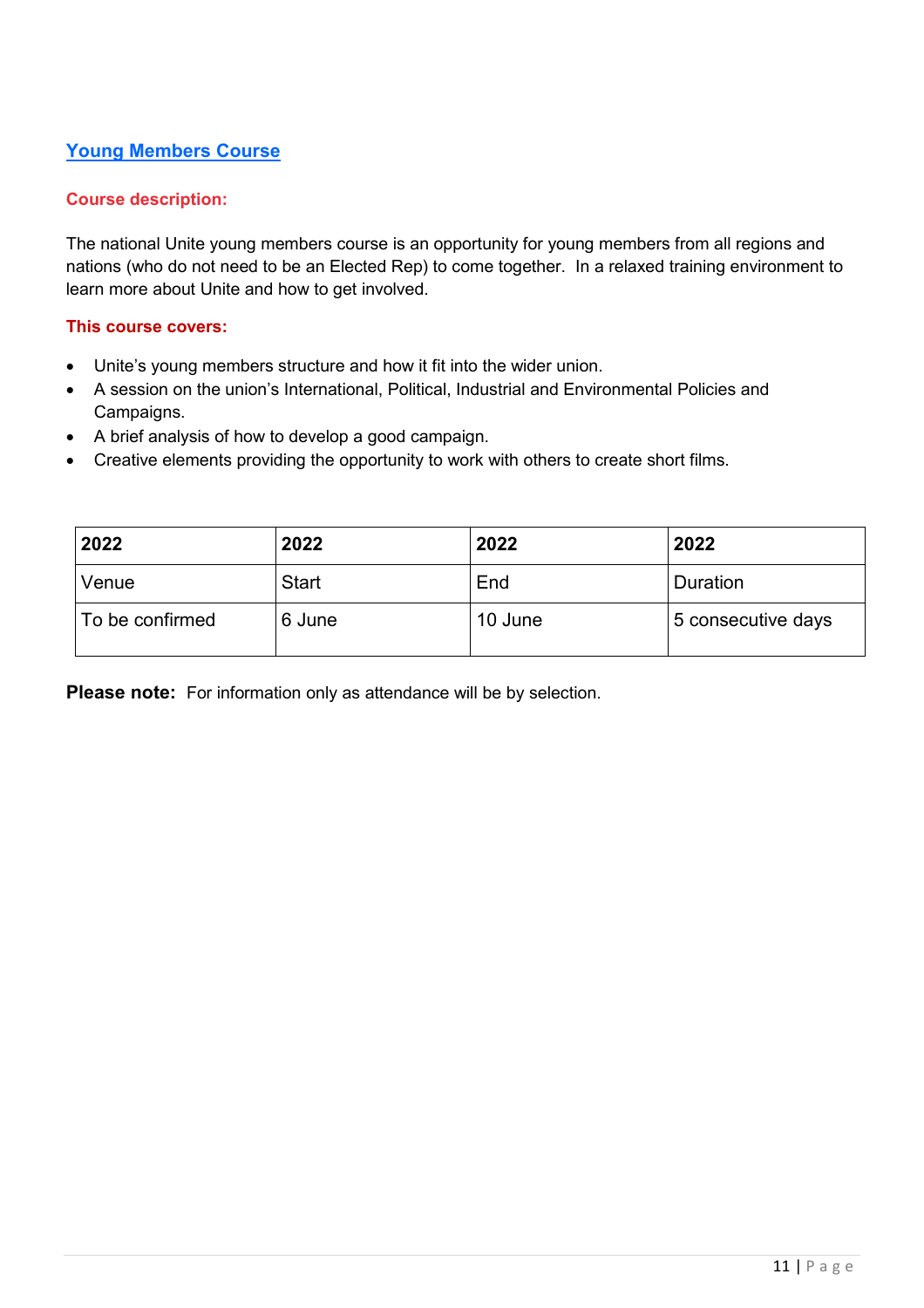# **Equalities Courses**

# **National Women's Week 2022**

| 2022            | 2022         | 2022    | 2022               |
|-----------------|--------------|---------|--------------------|
| Venue           | <b>Start</b> | End     | Duration           |
| To be Confirmed | 24 July      | 29 July | 6 consecutive days |

# **Understanding Your Union and Getting Involved**

#### Course description:

This course is designed for less experienced Women Representatives who want to get more involved.

#### This course covers:

How the union works, promoting the Union in your workplace and community, and building confidence.

#### **Women Organising in the Workplace**

#### Course description:

This course for Women Representatives looks at strategic organising in the workplace, as well as the related legal challenges and workplace organising issues.

#### This course covers:

The skills for representing women at work.

#### **Women Campaigning at Work Course description**:

This course deals with the Unite Women's key campaigns such as Equal Pay and Union Equality Reps, as well as developing negotiating and campaigning skills to tackling workplace equality issues such as Family Friendly Rights, Women's Health policies, part-time working, and Sexual harassment.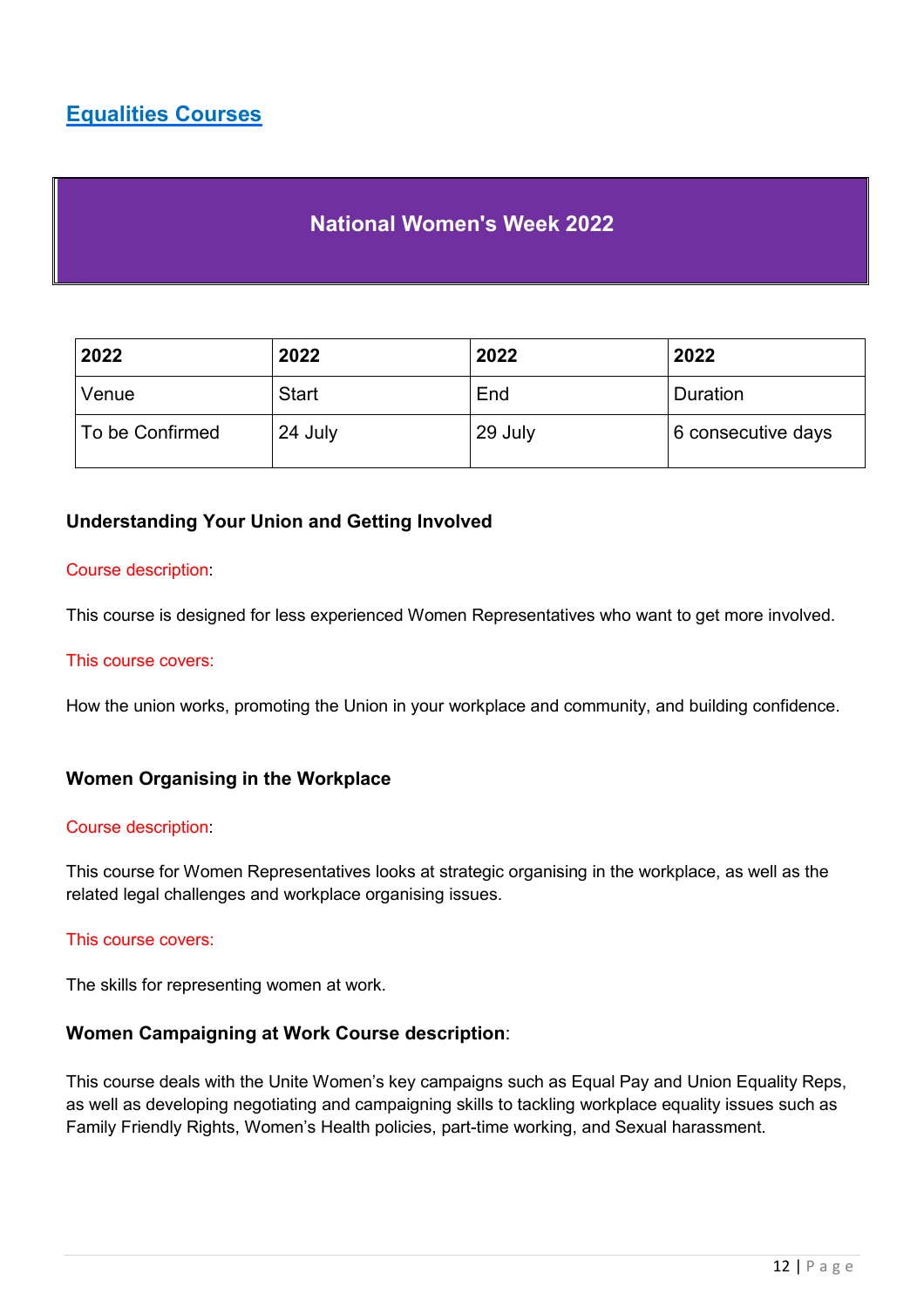# **Leadership Development for Unite Women**

#### Course description:

This is an advanced course for experienced Women Activists who have attended other union education courses, and who now want to build on their union involvement and encourage others to get involved.

#### This course covers:

Leadership theories and the power dynamics of the worker employer relationship for women, skills needed in the workplace, the Union, at conferences and in the wider community.

#### **Please choose one of the above courses**

#### **Remember:**

You must contact your Regional Women & Equalities Officer to apply for Women's Week BEFORE getting your application countersigned by your Regional Education Officer

#### **Disabled Members' Equality at Work**

This course is for Workplace Reps', and branch Equality Officers who want to take action for disability equality rights and challenge disability discrimination at the workplace.

- Key issues from the Unite Negotiators Guide.
- Disability Rights at Work including.
- The Social Model of Disability.
- Disability Equality: choices at work, in the union and in the community.
- Organising, representing and involving disabled members in Unite.

| 2022                     | 2022         | 2022     | 2022               |
|--------------------------|--------------|----------|--------------------|
| <b>Venue</b>             | <b>Start</b> | End      | Duration           |
| <b>Birmingham Centre</b> | 7 March      | 11 March | 5 consecutive days |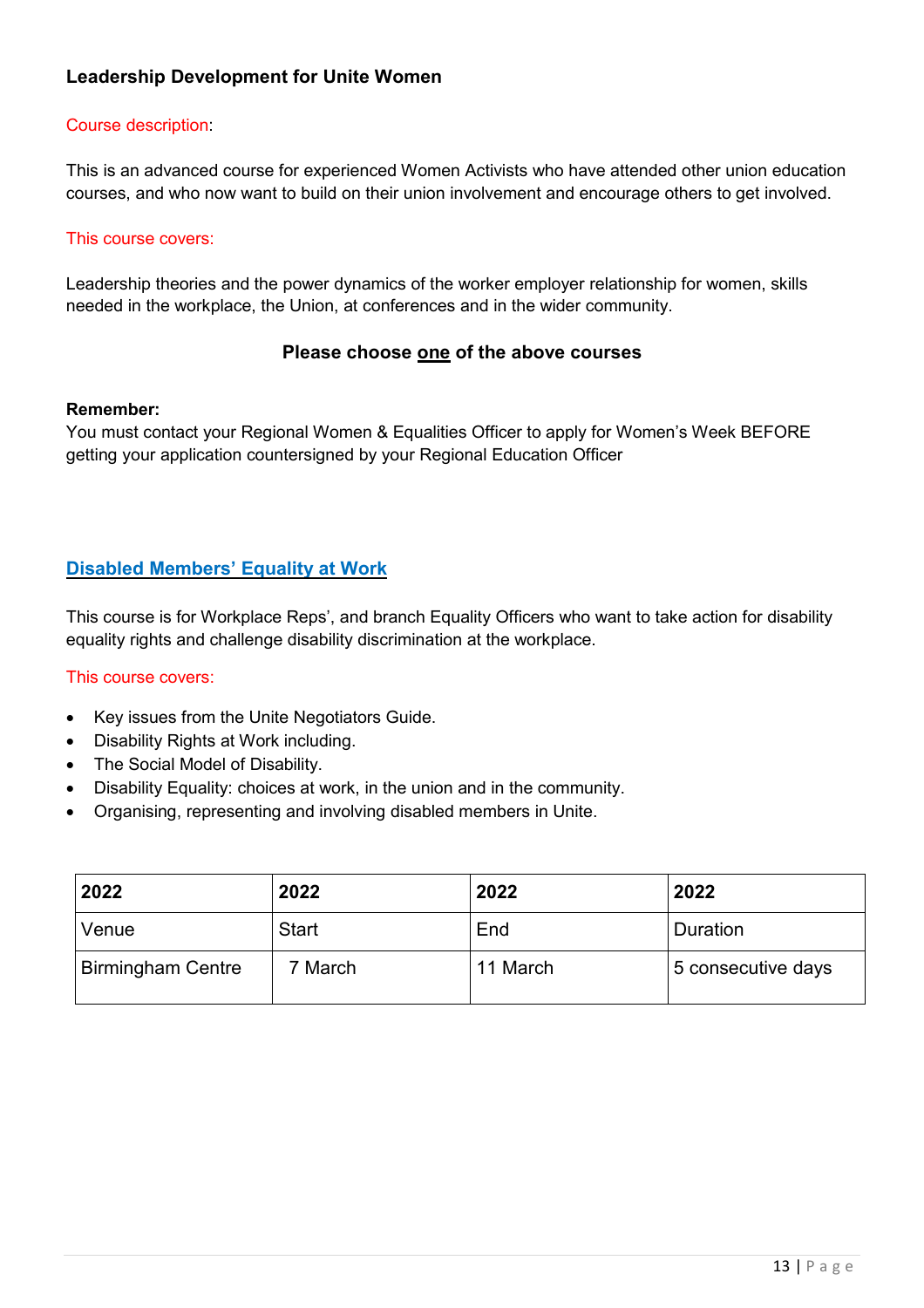#### Course description:

This course will assist Workplace Representatives, Branch Officers and Organisers to understand the importance of equal opportunities for all, and why it is essential to organise, negotiate and campaign around equality in the workplace.

#### This course covers:

Issues for all underrepresented groups within our membership: Women, Black, Asian Ethnic Minorities, Disabled and LGBT+, Young members and Older workers.

| 2022                     | 2022         | 2022      | 2022               |
|--------------------------|--------------|-----------|--------------------|
| Venue                    | <b>Start</b> | End       | Duration           |
| <b>Birmingham Centre</b> | 19 April     | 22 April  | 4 consecutive days |
| The View Hotel           | 3 October    | 7 October | 5 consecutive days |

#### **LGBT+ Organising for Equality at Work**

#### Course description:

This course is for Workplace Representatives and Branch Officials defining themselves as LGBT+ as well as for LGBT+ Lead Activists campaigning on LGBT+ equality issues in the workplace and community.

#### This course covers:

- Key issues and campaigns for LGBT+ equality at work and will also.
- Provide opportunity to plan and organize actions to achieve LGBT+ equality in the workplace.
- Build on the representative's own experiences and union involvement to identify ways to encourage LGBT+ Activists and Reps to get involved in union structures.
- Raise awareness and understanding on UNITE equality rules, strategies, policies and campaigns.
- Examine the international issues for LGBT+ people

Lesbian, Gay, Bisexual and Tans+ (LGBT+) people in Britain have seen many advances in the last two decades. As trade unionists, we can be proud of the part we played in those achievements. But serious problems remain and unions still have much work to do.

| 2022                     | 2022         | 2022        | 2022               |
|--------------------------|--------------|-------------|--------------------|
| Venue                    | <b>Start</b> | End         | Duration           |
| <b>Birmingham Centre</b> | 14 November  | 18 November | 5 consecutive days |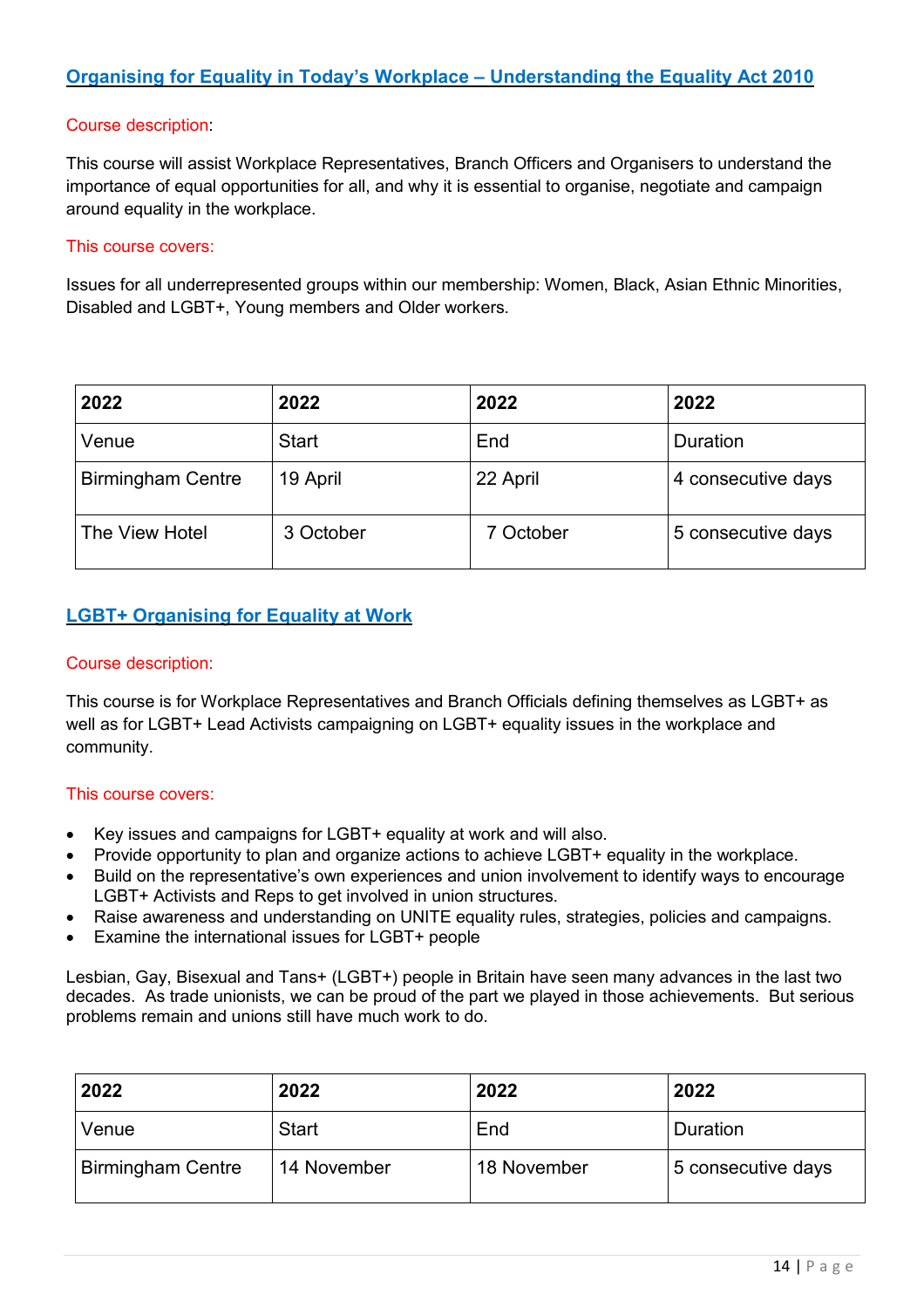# **Black & Asian Ethnic Minority Leadership Development**

#### Course description:

A course designed for Unite Black and Asian Ethnic Minority Workplace Representatives and Branch Officials, to fully understand the Trade Union and Labour Movement. This course will empower Workplace Reps to build their confidence and progress by identifying effective ways and methods to encourage Black and Asian Ethnic Minority members to get involved in Unite.

#### This course covers:

The skills needed in the workplace, in the union, at conference and in the wider Labour Movement, at all levels, to build involvement and take action for Race Equality.

# **This course positively encourages applications from black and Asian ethnic minority women.**

| 2022                     | 2022         | 2022    | 2022               |
|--------------------------|--------------|---------|--------------------|
| Venue                    | <b>Start</b> | End     | Duration           |
| <b>Birmingham Centre</b> | 13 June      | 17 June | 5 consecutive days |

# **Dignity at Work ± Challenging Workplace Harassment, Discrimination & Bullying**

#### Course description:

This course is designed for Workplace Reps and Branch Equality Officials and looks at the key issue of Harassment, Discrimination and Bullying that leads to workplace stress.

#### This course covers:

The course examines ways to challenge inappropriate behaviors in the workplace by using effective strategies and methods to prevent workplace harassment and to promote Dignity at the Workplace.

| 2022                     | 2022         | 2022         | 2022               |
|--------------------------|--------------|--------------|--------------------|
| Venue                    | <b>Start</b> | End          | Duration           |
| <b>Birmingham Centre</b> | 16 May       | 20 May       | 5 consecutive days |
|                          | 12 September | 16 September | 5 consecutive days |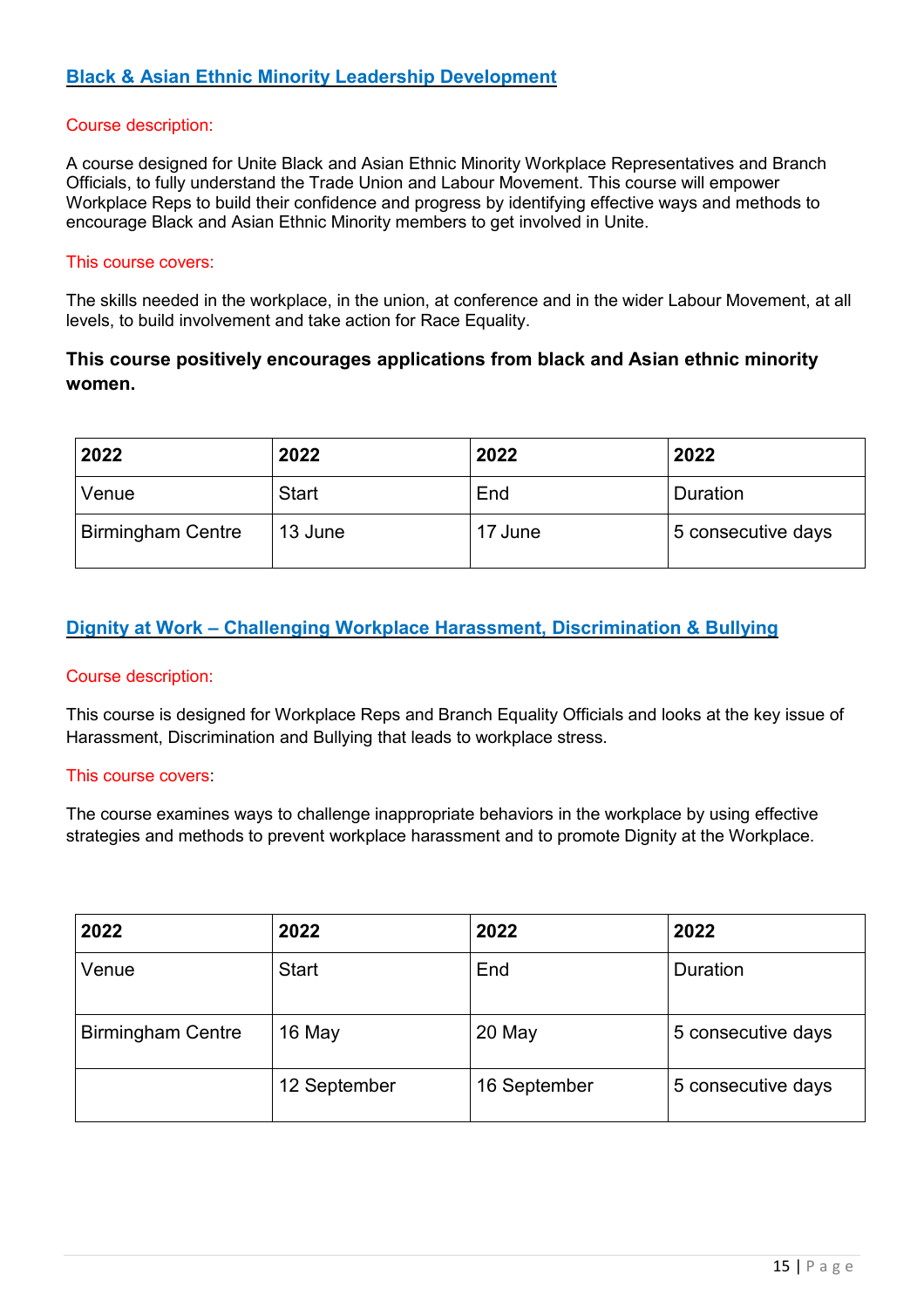# **Black & Asian Ethnic Minority Political Seminar**

| 2022                     | 2022         | 2022       | 2022               |
|--------------------------|--------------|------------|--------------------|
| Venue                    | <b>Start</b> | End        | Duration           |
| <b>Birmingham Centre</b> | 24 October   | 28 October | 5 consecutive days |

**Webpage: [www.unitetheunion.org/education](http://www.unitetheunion.org/education)**

**UNITE NATIONAL EQUALITIES 5th Floor, Unite House, 128 Theobalds Road, Holborn, London WC1X 8TN Tel: 0207 611 2500**

**Diana Holland: Assistant General Secretary Siobhan Endean & Harish Patel National Officers' for Unite Equalities** 

**Chantelle Brown National Equalities Education Coordinator Email: [chantelle.brown@unitetheunion.org](mailto:chantelle.brown@unitetheunion.org)** 

**Email: [equalities@unitetheunion.org](mailto:equalities@unitetheunion.org)**

**For application forms, regional contact details and details of all UNITE courses, visit our website at:** 

https://www.unitetheunion.org/why-join/member-services/education/training-and-courses/